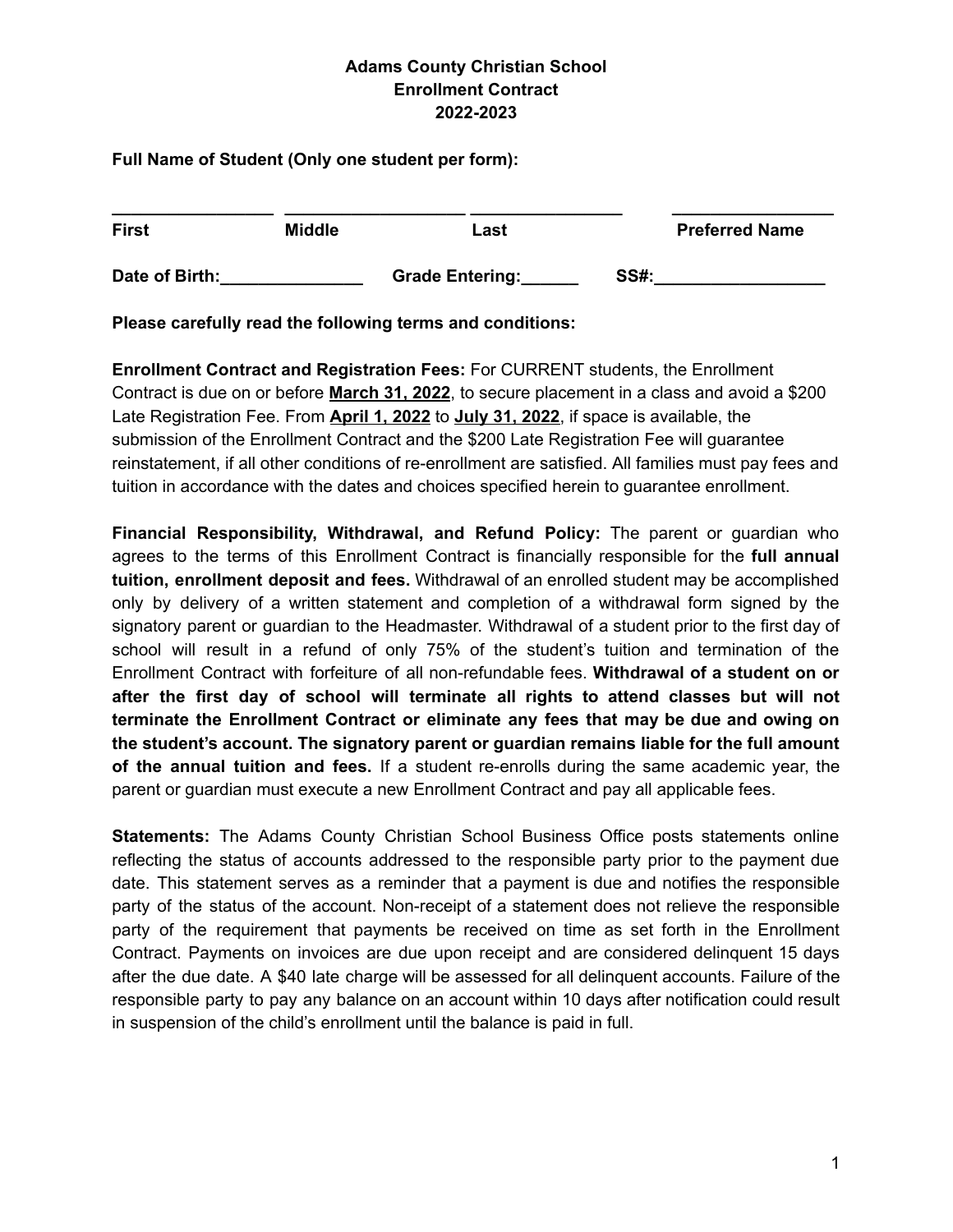**Returned Checks:** The return of a check by the bank for any reason constitutes nonpayment. In addition to the fees that may result from the return of a check, a \$40 service charge will be assessed by the school for the first occurrence. For any subsequent occurrence, a \$45 service charge in addition to applicable fees may be assessed. Returned checks and drafts may be re-submitted for payment.

**Tuition Payment Plans:** The tuition payment plans available are described below. No other payment plan is available. The payment plan selected applies to the entire school year. All bank financing tuition payment plans must remain current. Failure to remain in compliance with the terms of a bank loan WILL NOT terminate the Enrollment Contract or eliminate any fees that may be due and owing on the student's account. Any loans that are recalled by the bank may result in the immediate dismissal of the student as well as the inability to choose bank financing as a tuition payment option in the future. **After a loan is recalled, full and complete payment of all tuition and fees owing is required before the student will be allowed to return to Adams County Christian School.**

**Unpaid Balances:** No student will be permitted to begin classes at Adams County Christian School *if any balance of tuition, fees, or other charges from a previous school year remain unpaid* for that student or any sibling of that student. No student will be permitted to begin classes if, on the first day of school, the student's account or his/her sibling's account is not up to date, including tuition, fees, and other charges as of that date. No student will be permitted to (1) participate in any school-sponsored extracurricular activity, or (2) take first or second semester exams (or in the case of students in PK3- 6th- attend classes the last two weeks of the semester) if any tuition, fees, or other charges relating to that or any prior semester remain unpaid for the student or his/her sibling. If for any reason a student's account or his/her sibling's account is not current at any time, the school reserves the right, and the signatory grants to Adams County Christian School the right, not to release or forward grades or the official transcript to a receiving school until all monetary obligations relating to the student or his/her sibling are paid in full. Adams County Christian School has the right to turn over any delinquent account to a third party for collections with the signatory parent or guardian liable for all costs related to such matter, including attorneys' fees.

**Removal of Student:** Adams County Christian School reserves the right to remove a student at any time if, in the sole judgment of the Headmaster, the student's diligence, progress, conduct, or influence on or off campus is not in keeping with the school's standards, or if the conduct of the parent or guardian is deemed inappropriate. In such an event, there will be no refund of tuition, fees, or other charges, and any unpaid balance assessed to the student's account shall be immediately due and payable.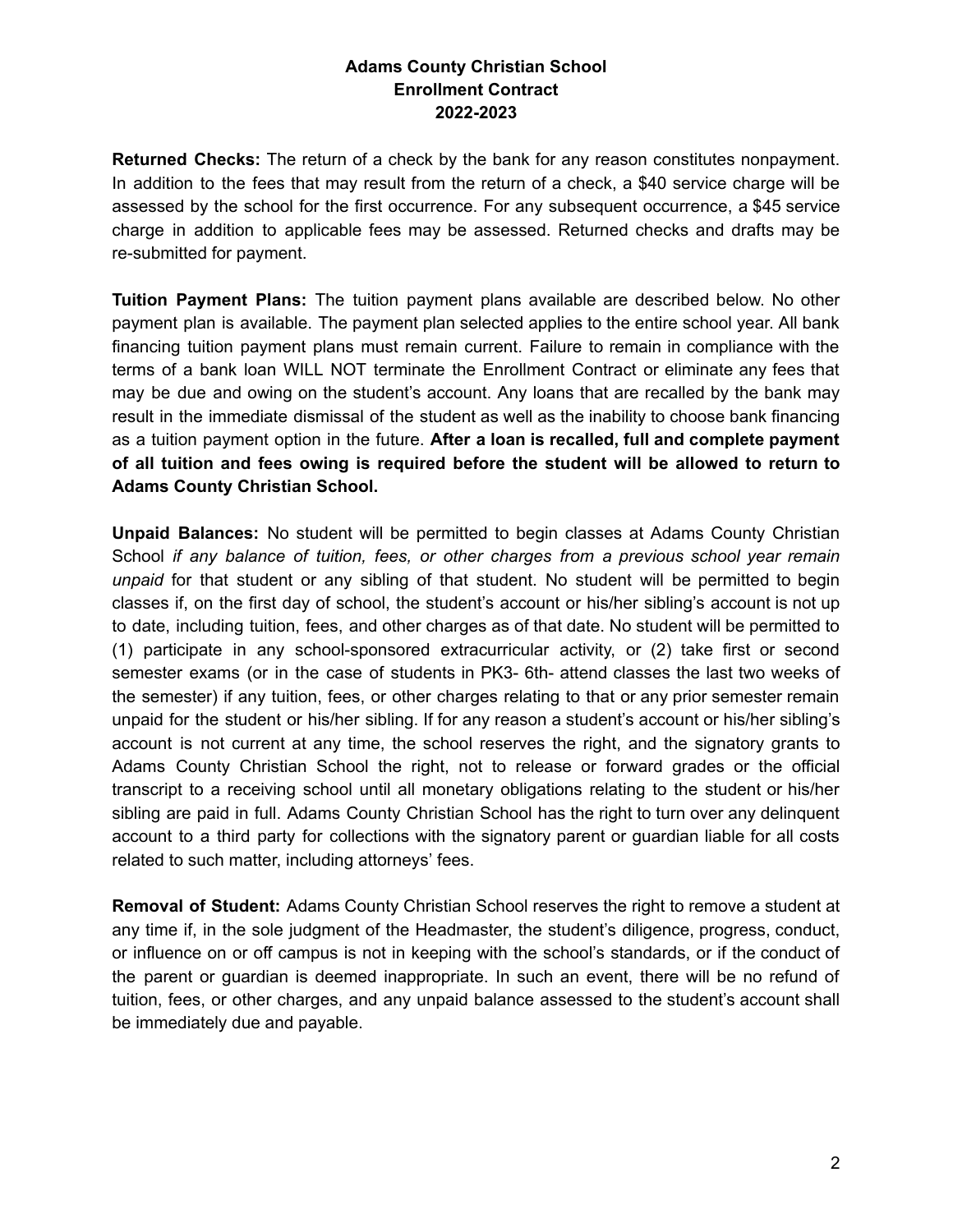**Withdrawal of Admission Offer:** With regard to any accepted or enrolled student, the Headmaster may withdraw an offer of admission or enrollment and void any Enrollment Contract if, in the Headmaster's sole discretion, information develops, is received, or is considered that suggests the inappropriateness of attendance of that student at Adams County Christian School.

**Nondiscrimination:** Adams County Christian School admits qualfied applicants of any race, color, ethnicity, national origin, religion, or sex to all the rights, privileges, programs, and activities generally accorded or made available to students at the school. It does not discriminate in violation of the law on basis of race, color, ethnicity, national origin, religion, or sex in the administraiton of its educational and admissions policies.

**Policies:** By acceptance of the terms of this Enrollment Contract as indicated by the signatures below, the parent(s) and/or guardian(s) wish to enroll the student for the 2022-2023 school year under the tuition, payment plan, terms, and conditions described. Based on the payment plan selected and subject to the following terms and conditions: the parent(s) and/or guardian(s) understand and agree to pay Adams County Christian School the applicable annual tuition fees and charges for the child enrolled. Acceptance of these terms indicate an understanding that no child may attend classes until the parent(s) and/or guardian(s) agree to the terms of this Enrollment Contract, and all tuition and fees due according to the selected payment plan have been received by the school. Agreement to the terms of this Enrollment Contract is a commitment to enroll our student for the entire 2022-2023 school year. All exceptions to this commitment will be governed by the Withdrawal and Refund Policy. All requests for a waiver of an obligation must be made in writing to the Headmaster. Any privileges of attendance at the school may be withdrawn from the student for academic reasons; failure to abide by the rules and regulations of the school, including those outlined in the Parent/Student Handbook; failure to pay monetary amounts due under this Enrollment Contract; and/or parental/guardian conduct that is deemed inappropriate in the sole discretion of the Headmaster. Admission as a student at Adams County Christian School pursuant to this Enrollment Contract are conditional upon satisfactory completion of all academic requirements for the grade in which the student is registered and compliance with the behavioral standards and code of conduct of the school. No official student records will be released or forwarded until all money due the school has been paid. If Adams County Christian School is required to retain legal counsel to enforce the terms of this Enrollment Contract, agreement to the terms herein will signify acceptance of responsibility for legal fees and costs incurred by the school. Agreement to these terms indicates that the parent(s)/guardian(s) agree to allow the student to leave Adams County Christian School on scheduled field trips and school-sponsored events and understand that the policies and procedures of the school, which may be changed at any time, will be in effect. Agreement also signifies permission for Adams County Christian School to drug test a student, with or without notice, during the school year, and acceptance of these terms indicates that if the student refuses to comply with testing procedures, the school has a right to terminate this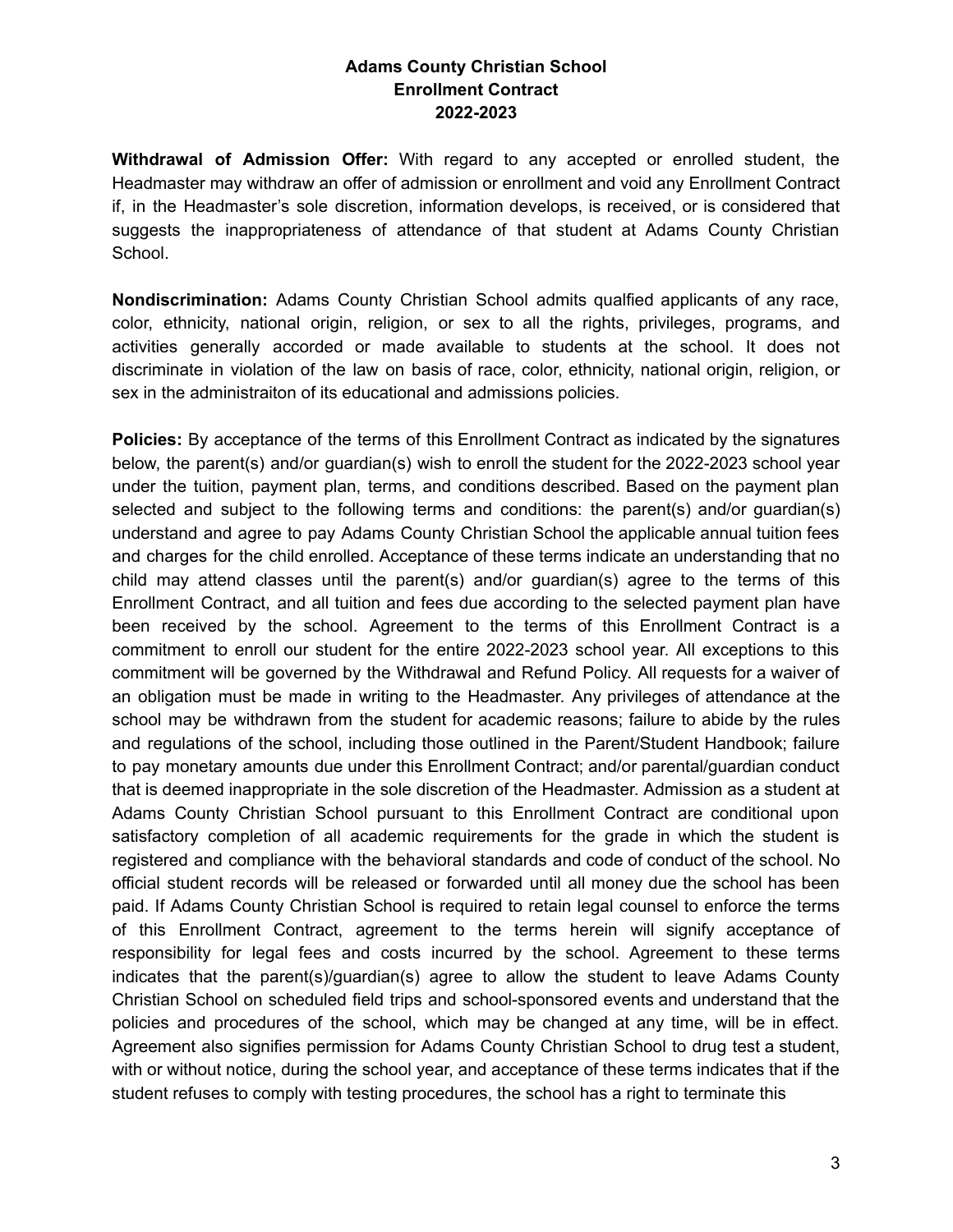Enrollment Contract. Parent(s)/guardian(s) also agree to show our support for the school by participating in school functions, whenever possible, and by publicly supporting the school in a positive manner, which includes the agreement to never use social media to air a grievance or concern. In the event of an emergency, on campus or off, agreement to these terms grants the school permission to take the student to a healthcare facility for medical treatment. Also, parent(s)/guardian(s) consent to medical treatment and assume full responsibility for the expense of any such treatment and related transportation cost(s). Permission is also given to Adams County Christian School, and its agents and employees, the irrevocable and unrestricted right to reproduce photographs and/or video images taken of the student for the purpose of publication, promotion, illustration, advertising, or trade, in any manner or in any medium. The school and its legal representatives are released from all claims and liability relating to said images or video by acceptance of the terms of this Enrollment Contract. Permission is also granted to use statements that are given during an interview or guest lecture for the purpose of advertisement or publicity without restriction. Parent(s)/guardian(s) waive any right to any compensation. Acceptance to these terms indicate permission to use name(s), address(es), phone number(s), and email(s) published in any school directory, or parent(s)/guardian(s) must signify in writing at the time of registration if anyone wishes to opt out of this requirement. This Enrollment Contract constitutes the complete and exclusive expression of the agreement with Adams County Christian School on the matters contained herein. No provision of this Enrollment Contract can be changed without the written approval of the Headmaster.

**Venue:** This agreement is governed under the laws of the State of Mississippi with venue and authority in Adams County, Mississippi.

**Force Majeure:** Should events beyond the control of Adams County Christian School, including, but not limited to, any fire, act of God, hurricane, tornado, flood, extreme inclement weather explosion, war (including armed conflict), governmental action, act of terrorism, risk of infectious disease, epidemic, pandemic, shortage or disruption of necessary utilities (water, electricity, etc.), or other events occur, the school has the discretion to close the school and/or modify its curriculum, schedules, length of school day, length of school year, and/or means of learning and teaching methods. In such an event, all financial obligations under this Enrollment Contract shall remain in full force and effect. Should Adams County Christian School close, the school's duties and obligations under this Enrollment Contract shall be suspended immediately without notice until such time as the school, in its sole and reasonable discretion, may safely reopen. If Adams County Christian School cannot reopen due to a *force majeure* event under this paragraph, the school is under no obligation to refund any portion of tuition paid.

### **(REMAINDER OF PAGE INTENTIONALLY LEFT BLANK)**